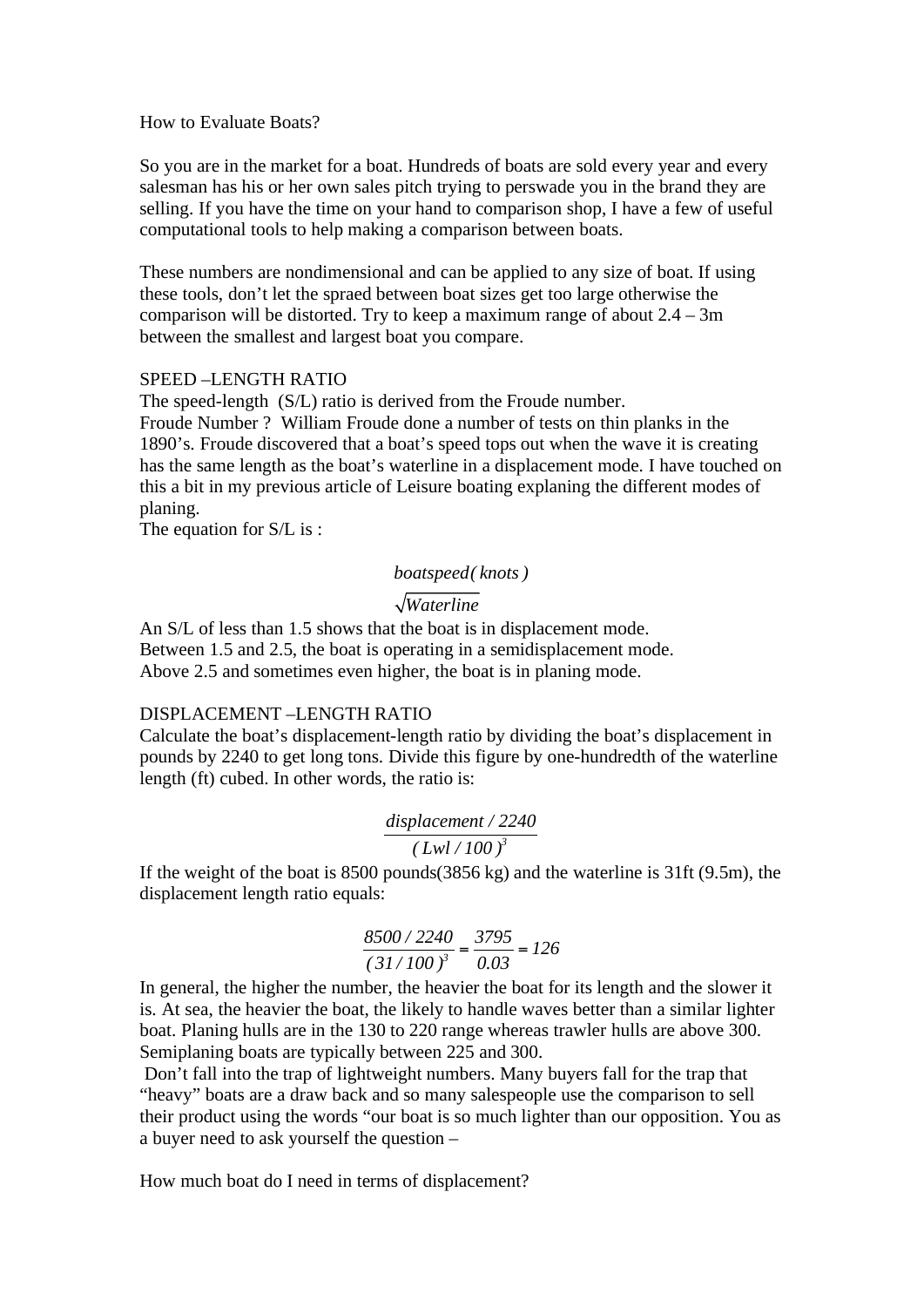Simply take the total weight of crew and stores you'll carry and multiply it by 7.5. This is the reciprocal of 8 percent times 60 percent loading  $-[ (1/0.08) \times 0.6] = 7.5$ . The answer is displacement you'll need plus or minus 10 percent.

Let's calculate the displacement required for a Cruiser, Crew of 4 on an ordinary 10 day vacation:

> $4 \times 72kg = 228$  Crew 4 crew x 10 days x  $6.6\text{kg/day}$  x 1.5 reserve = 396kg food and water 4 crew x 10 days x  $2.3\text{kg/day} = 92\text{kg}$  personal gear TOTAL: crew, food, water, personal gear  $= 776$ kg

> 776kg x  $7.5 = 5820$  kg displacement Plus or minus  $10\% = 5240kg - 6040kg$  displacement boat required.

#### LENGTH-TO-BEAM RATIO

The length –to-beam ratio gives an indication of how long the boat is relative to its beam and allows you to compare two boats of different size.

## *Length( LOA ) Beam( BOA )*

For example, comparing a 50ft (15.3m) cruiser with a 12ft (3.7m) Beam to a 40ft (12.21m) cruiser with a 10ft (3m) beam.

We find that the larger boat has a length-to-beam ratio of 4.167 whilst the smaller boat has a ratio of 4.

This just show that for it's length, the smaller boat has more beam. A smaller ratio indicates a boat with greater transverse stability, making it a better for trolling or drifting in beam seas.

#### POWER-TO-WEIGHT RATIO

When I design a boat, I use the power-to-weight ratio to indicate whether the boat has sufficient horsepower for its weight. The ratio is:

#### *Horsepower*

#### *Displacement*

This is merely an indicator of the amount of horsepower a boat needs to push its own weight through the water. When comparing boats, make sure that you use the same horsepower number whether its is brake horsepower (bhp) or shaft horsepower (shp).

#### CUBIC NUMBER

This is a good way to compare two boats of different size. Multiply the waterline length by the boat's beam and depth (from bottom of the hull to the deck edge), you get a cubic number (CN).

### *Lwl* \* *Beam* \* *Depth* =  $CN$

For example:

 Boat 1 is 30ft (9.14m) on the waterline and has a maximum beam of 10 ft (3.04m) and a depth of 6 ft  $(1.83m)$  and therefore a CN of 1800 ft<sup>3</sup> (50.9 m<sup>3</sup>)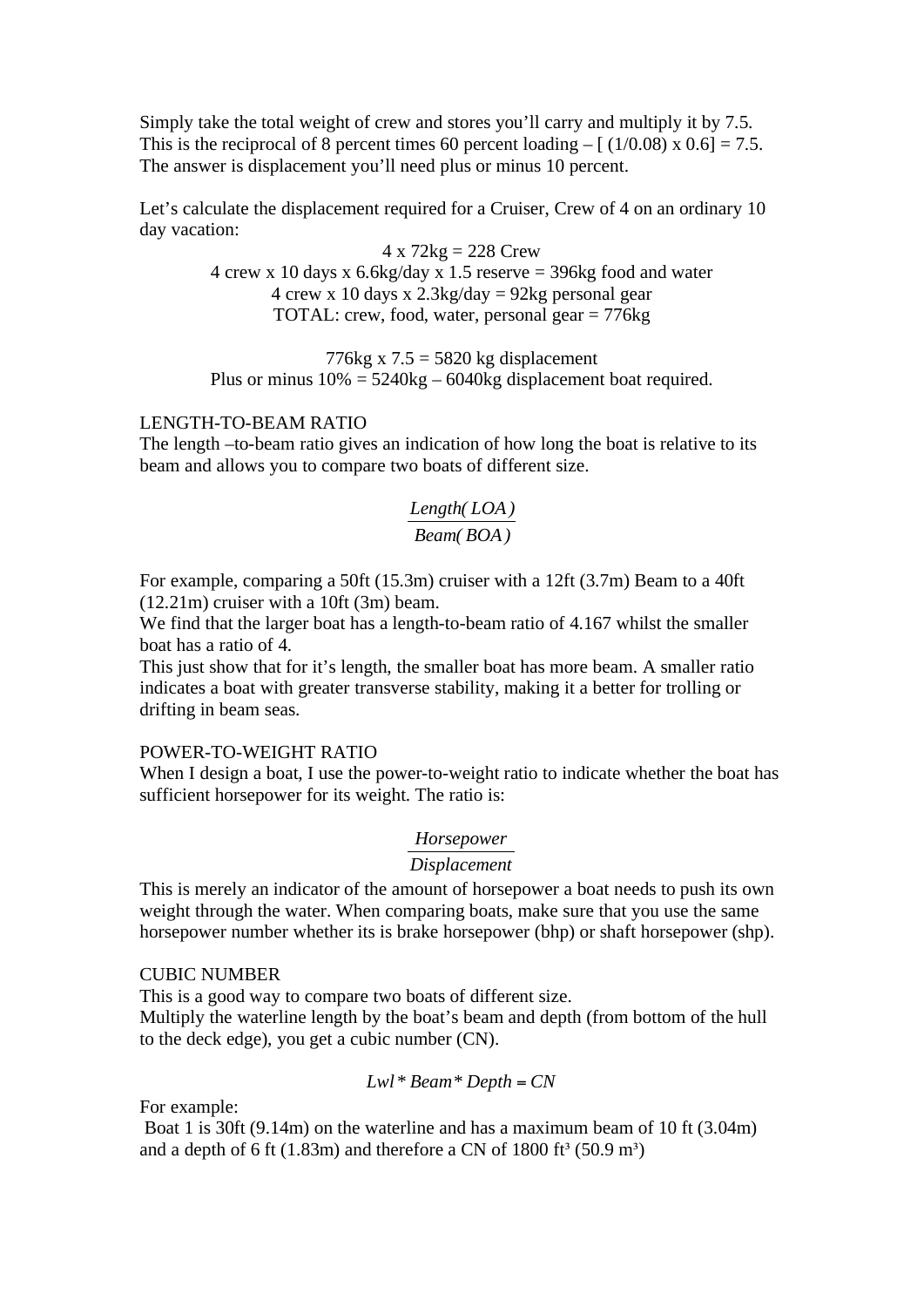Boat 2 is 34ft (10,36m) Lwl, a beam of 11ft (3.35m) and a depth of 7ft (2.13m) and therefore has a CN of  $2618 \text{ ft}^3$  (73.9m<sup>3</sup>).

By dividing the CN of the first boat into the CN of the second boat, you can see that the second boat is  $2618 / 1800 = 1.45 (73.9 / 50.9 = 1.45)$  as large as the first boat. In other words it is 45 percent larger and all other things being equal, should cost more to buy and maintain.

#### COMFORT RATIO

This is a measure of motion comfort between boats of a similar size and type. It is based on the fact that the quikness of motion or corkiness of a hull in a choppy sea is what cause discomfort and seasickness. The corkiness is determined by two factors:

1. The beam of the hull and 2. the area of the waterline. The formula is as follow:

## *Displacement*

 $65x($   $0.7Lwl + 0.3LOA$   $)xB^{1.333}$ 

Displacement is measured in pounds and the Lwl and Loa in ft. Lightweight boats and smaller yachts that have a higher Beam/length ratio will rate poorly on the comfort scale while as we would expect, heavy oceangoing cruisers rate more favorably. The ratio ranges from 10 or less for lightweight day cruiser to thehigher 50-60 such as a old sailing pilot boat. Average ocean cruisers come up somewhere in the mid 30's.

#### PRISMATIC COEEFICIENT (Cp)

The prismatic coefficient is the ratio of the largest underwater section of the hull multiplied by the hull's waterline length, to the volume of the displacement of the boat.

### *Displacement*

# *AmidshipsArea\* Lwl*

To simplify, if you took a block of wood, the length of the waterline and shaped to the underwater portion of the midships section, then carved it away to model the ends of the boat, the Cp is the remaining percentage of the original midships-shaped block. See fig.1

The optimum Cp ratio varies in direct proportion to the hull resistance and the boat speed. Designers use their experience and knowledge of other designs to select the best Cp for the style and speed of the boat they design.

The Cp of a powerboat hull should become higher as boat speed increase. Obviously, the fastest boats is not a barge which have a Cp of 1.

A typical displacement boat has a Cp of around  $0.55 - 0.65$ .

A high speed deep V hull can have a Cp as high as 0.75, Put in another way, the planing hull needs to be fuller at the ends – especially aft – to develop dynamic lift.

Now you have some tools to evaluate boats of more or less the same lengths. Hope this make your decision easier.

#### **About the author - Kobus Potgieter**

Kobus started in the inflatable boat industry 22 years ago. He was the first manufacturer of locally produced inflatable boats in South Africa. Through this